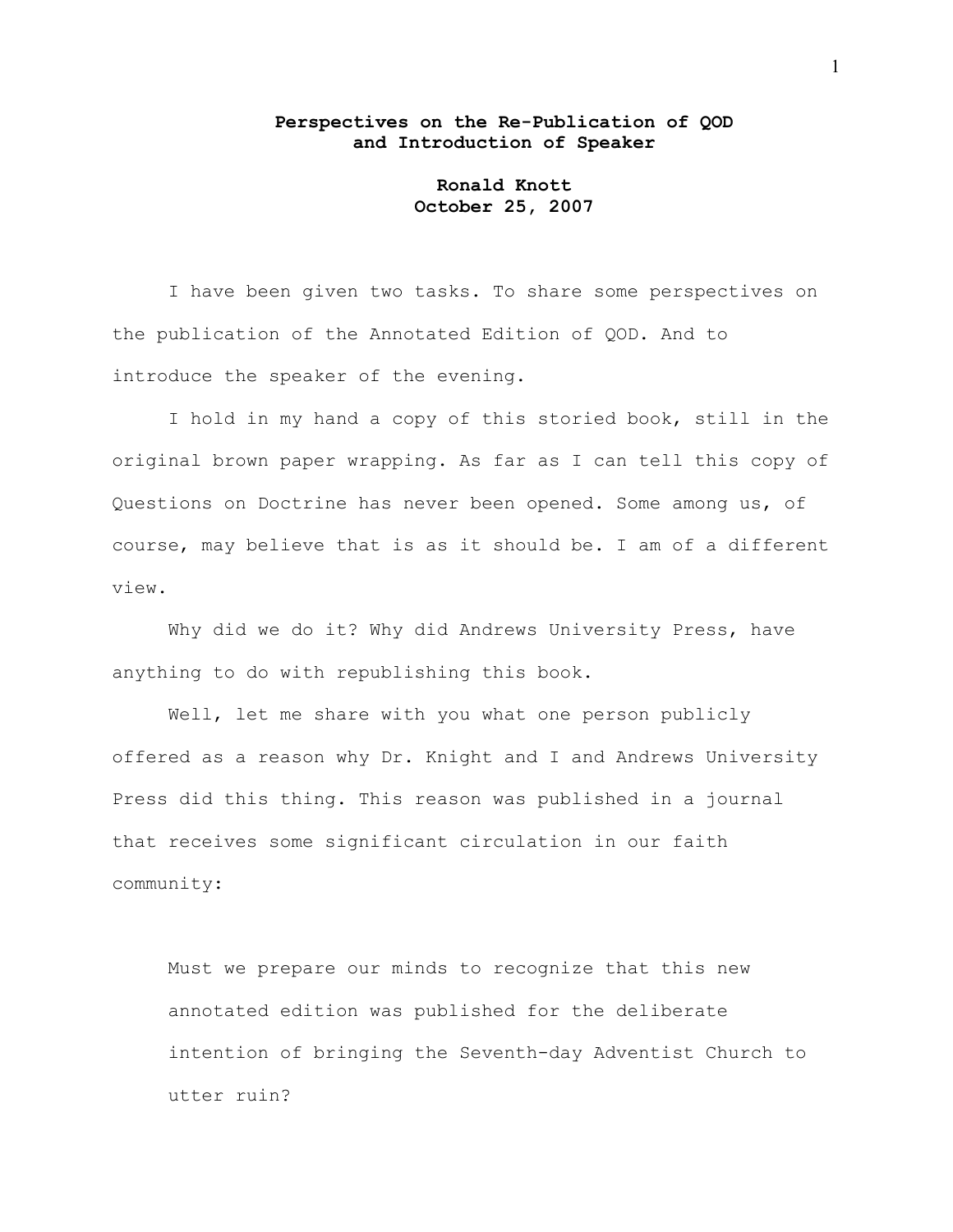And that the acknowledgements [in this new edition] of the dishonesty practiced in the first edition are only for the purpose of throwing us off our guard?

The only reasonable answer to these questions is yes.

I offer this published comment, not to smile condescendingly at this honest agent of the Advent movement who has recently gone to his rest. I couldn't. Because this is the same man who, when I was about 10 years old, conducted the first evangelistic campaign that made a full and formative impression on my young mind of what the Advent movement was all about. So I honor him.

I offer his comment simply as my own exhibit A—you have your own exhibit A--that there can be very strong opinions about matters large--and not so large--among people who are equally committed, with all their hearts, to this Advent movement, and who equally yearn for that blessed hope, --the Glorious Appearing of Lord and Savior Jesus Christ.

I first learned about QOD sometime shortly after college when I, by accident, found a copy of it in my parents bookcase. I loved it. Nearly 20 years later, I went to George Knight's office in the Seminary in the fall of 1999, just a few months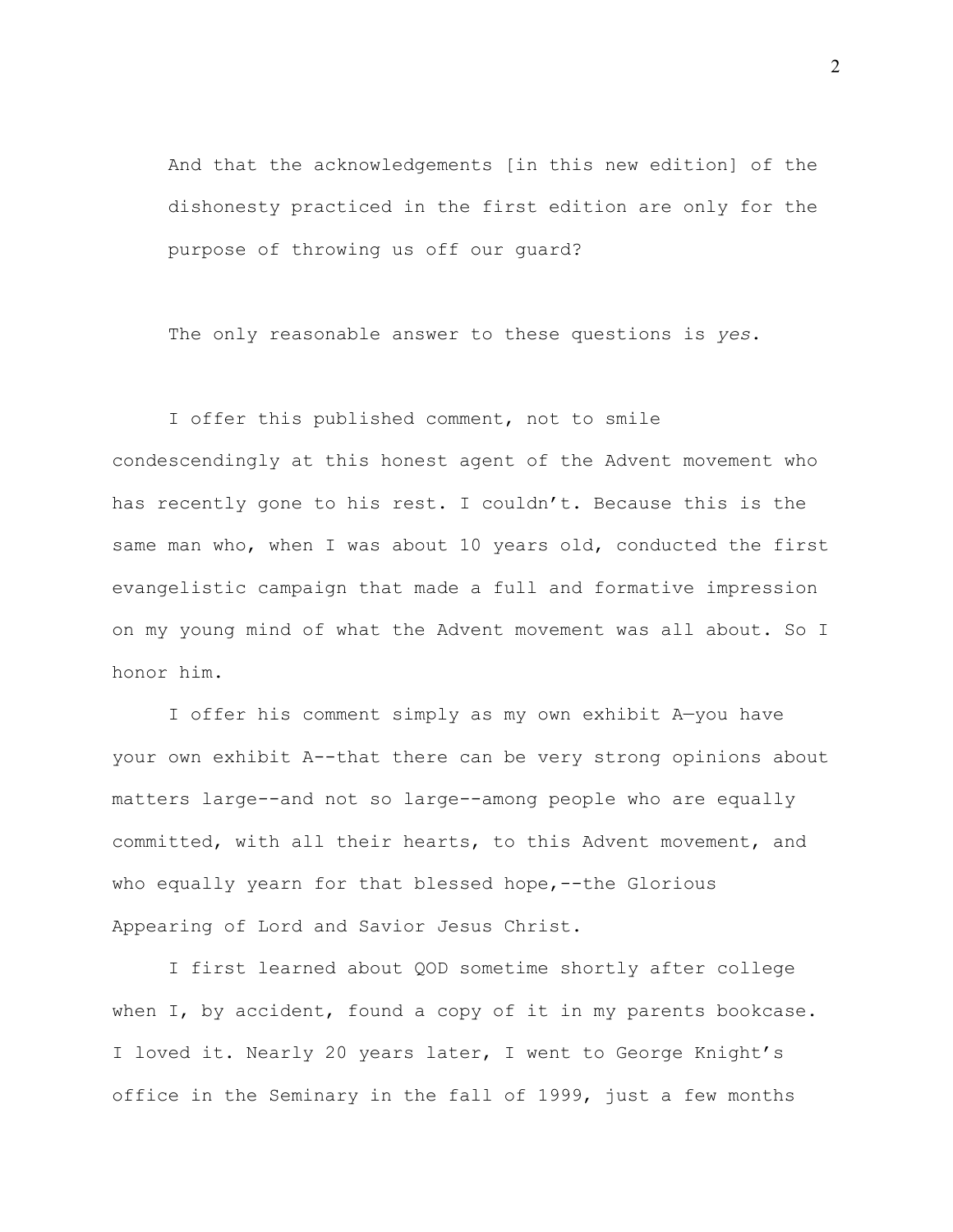after I became director of the Press and told him we ought to republish QOD. He pointed to a box right next to the door of his small office. The box was filled with copies of pamphlets titled Letters to the Churches. Dr. Knight was all ready to go. He didn't need any persuasion, particularly when we decided that this new edition of QOD would be a cornerstone for his concept of an Adventist Classic Library Series.

In February, 2002, the Press Board authorized us to proceed. George began the writing, and I began the production process. We hired an outside contractor to retype the entire original book. We worked with a designer to plan the cover and how to handle the annotations and the text design.

And during all that I got to enjoy an interesting irony. I have a bent toward things ironic, if not always toward things irenic. Our typesetter/production manager at the time was a seminary student who, before coming to Andrews, had attended self supporting schools. He respectfully requested that I excuse him from any responsibility in the production process of QOD. The book was so notorious in his Adventist world that he wanted nothing do with its re-publication. His replacement as production manager was a man who had attended Adventist schools all his life, majored in religion in an Adventist college, finished an M.Div at the Seminary, and had completed all coursework and passed his comprehensives for a Ph.D. in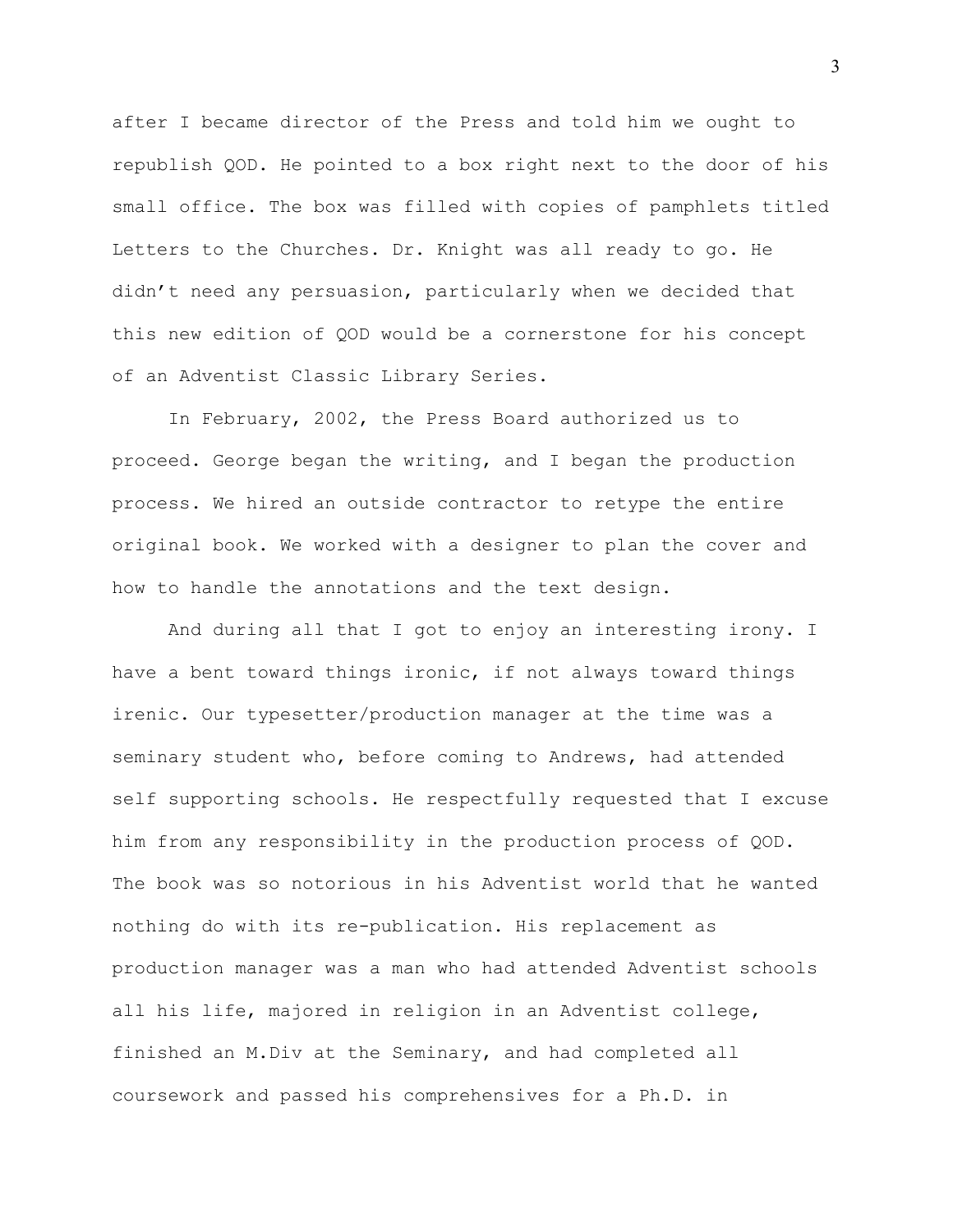historical theology. And until the day I gave him the task of starting to typset this new work, he had never heard of the book, Questions on Doctrine.

One day we had a special sale of the book at the seminary. A student who showed only casual interest finally bought one. An hour later, he came rushing back, out of breath, excited, relieved that we were still open for business. He said, "I have to have two more copies. When I got home with the first one, I looked at it. I couldn't believe it. How come I never heard about this book? [There's a question]. Before I came to the seminary I pastored a church in Canada, and we had a big problem over the Trinity. There's a great section in here about the Trinity. I wish I had had this book then. It would have helped a lot."

That's a good illustration of why I wanted to publish this book. For perhaps two whole generations of Adventist ministry and laypeople, this powerful, clear and winsome work on so many important issues and Adventist distinctives, had been effectively buried. And that's too bad.

Not everything was smooth in the production. Our printer had a very difficult time getting it off the press. By the time it was all over, our printer had printed the inside text three times, and bound it four times, just to get us our first print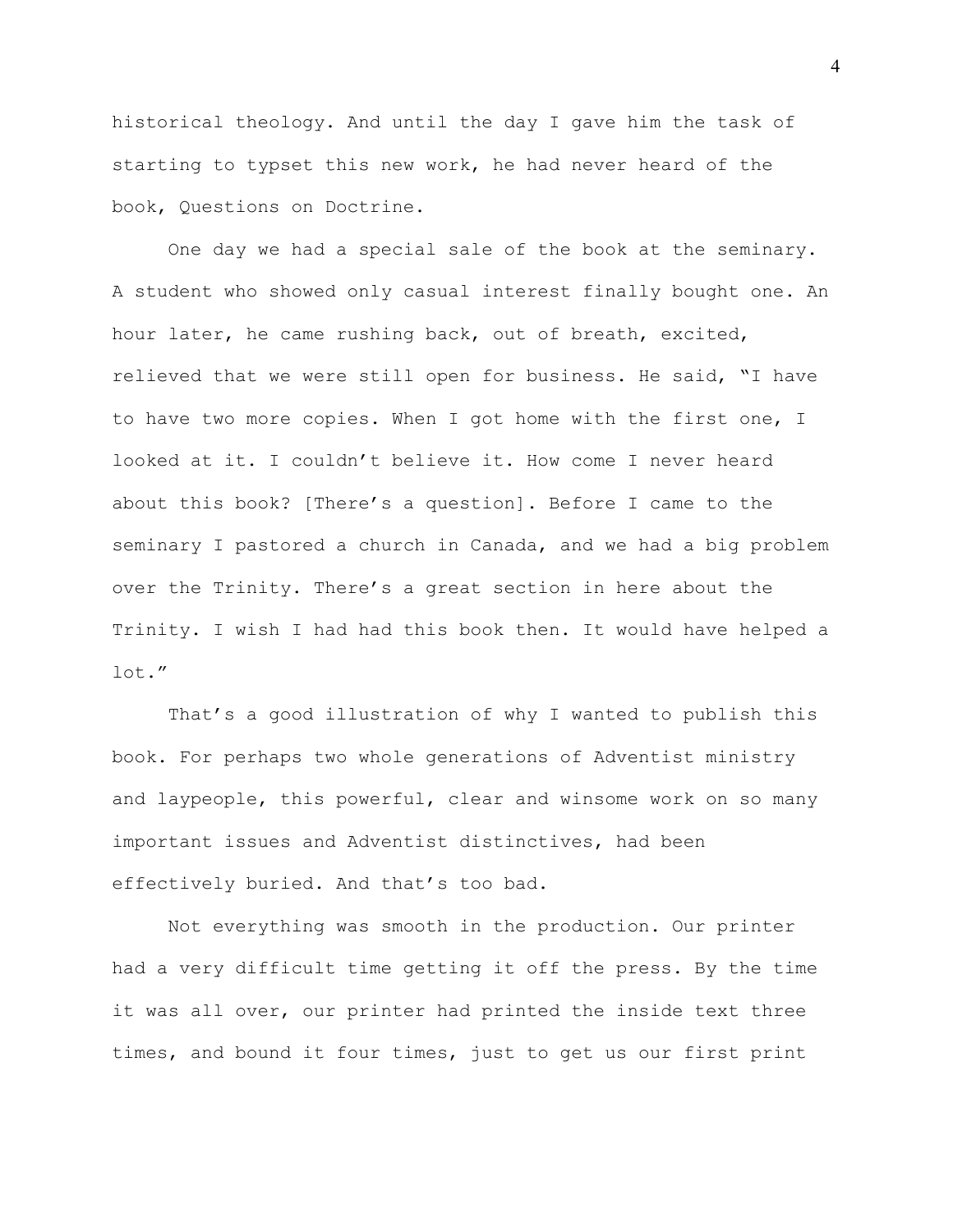run. Of course, that long crisis took many, many weeks. But we were able to put it to good use.

We had been trying to present in one definitive volume all relevant information to understand both the value and controversy about the book. So George had written extensive historical and theological introductions. He prepared an updated bibliography of Adventist literature on the important topics of QOD. He wrote extensive annotations. We added the 1980 statement of fundamental beliefs to follow the original 1931 statement. But only during this crisis with the printer, did it come to our attention, mostly by accident, that in 1972, Ministry magazine had published a revised version of the famous Appendix B. It would have been very unfortunate not to have included this semiofficial, if somewhat forgotten, document in this otherwise definitive edition. The crisis at the printer allowed us to get it in.

During that time we also discovered that we had made another omission. In our updated annotated bibliography of relevant Adventist literature on controverted matters in QOD, we had not listed Dr. Zurcher's important 1999 book "Touched with Our Feelings." I don't want to put too fine a point on it, but for the credibility of the book, leaving out those two or three lines of type would not have been a good thing.

5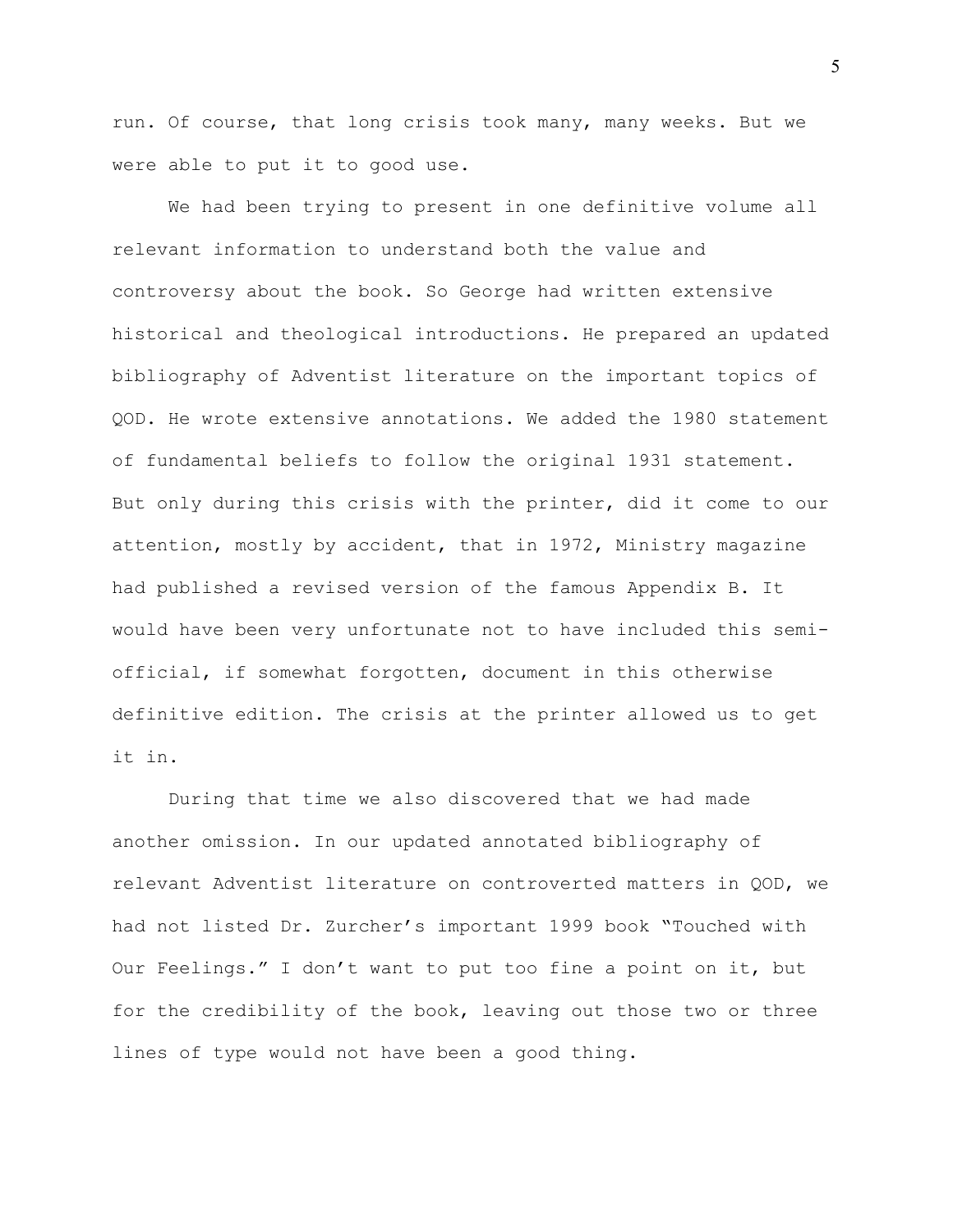QOD, for all its faults, is the best work of apologetics our church has ever produced. And so for a few moments, I'd like to consider the relationship between scholarship and apologetics. Dr. Knight has told me that the only problem with apologetics is that you can spend all your scholarly energy and time answering questions that nobody is asking. Well, as we all know, QOD was exactly answering the very questions our most influential critics were asking. It was, on so many points, scholarly apologetics at its best, and sometimes, friends, apologetics is best.

Much of the academic and scholarly world seem not to think so now. Apologetics has fallen on hard times. The quickest way to diminish or demean a serious piece of work that has a point of view is to pronounce it apologetic or tendentious. We may grudgingly acknowledge that sometimes it's unavoidable, as in "Its dirty work. Somebody has got to do it. But it sure isn't going to be me." Scholars of the Bible sometimes, for complicated reasons, shy away from also being tagged as Defenders of the Faith.

But in all our carefulness not to seem arrogant or dogmatic, an observer might wonder if the first rule in sharing your considered conviction about scripture is to make it clear that you don't really believe your conviction in the first place.

6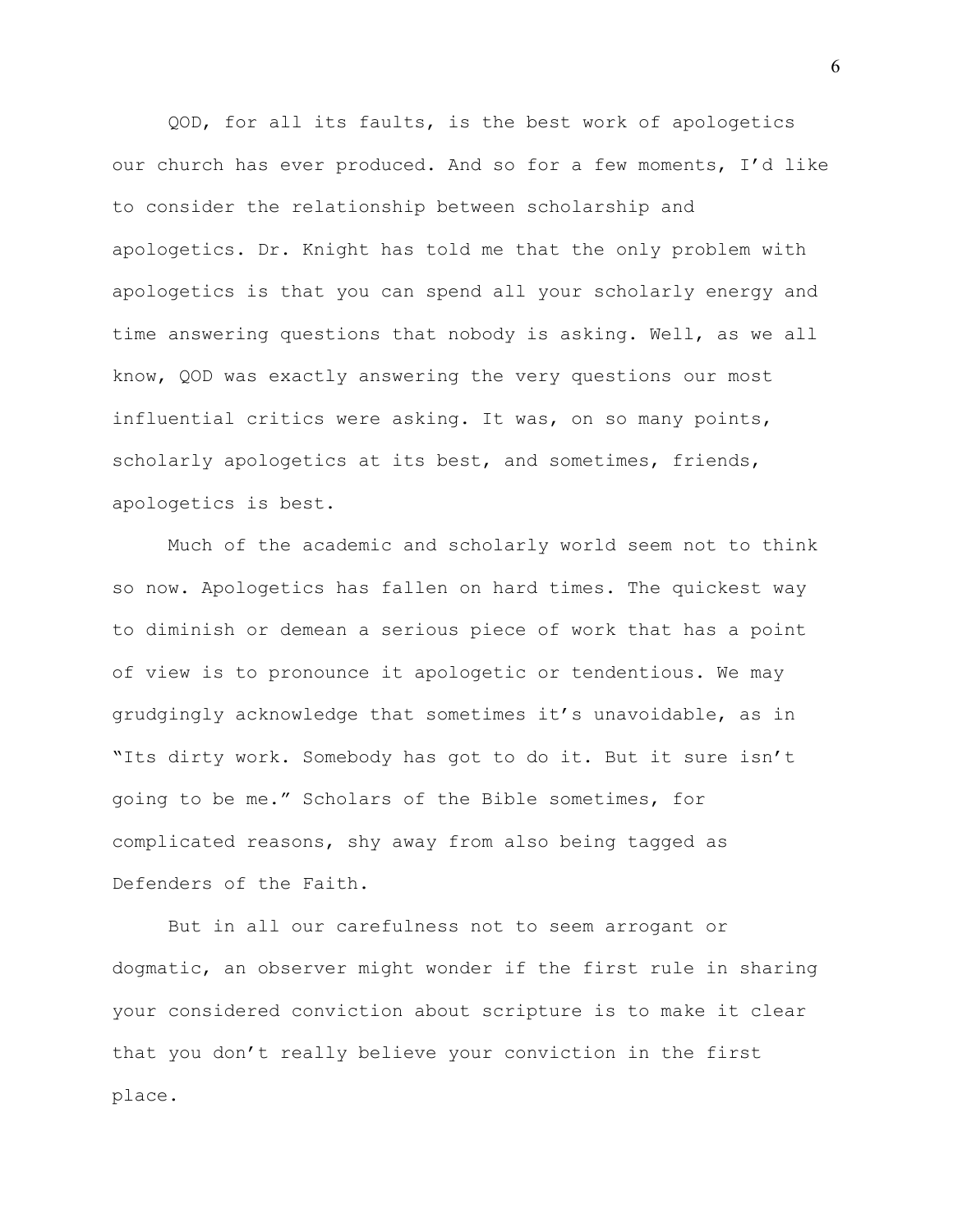In today's world, there may be a narrowing definition of what a Christian scholar is, and tendentiousness, that is, simply having a tendency toward a point of view, definitely isn't part of it. Consider Jesus, beginning with Moses and the prophets, and expounding to them in all the scriptures, the things concerning himself. Consider Peter's preaching at Pentecost. They were being tendentious. But by the narrow definitions we sometimes succumb to, it could be argued that Jesus and Peter, properly speaking, were not scholars. They were only evangelists.

This institution, Andrews, is named for a man much honored in our history because was eager to be both. And I don't think, even in those early days, it was because we were short of help and had to double up.

I suppose this point will be misunderstood, stated as simply as I'm going to put it. I'm not very passionate about scholarship for scholarship's sake. I want scholarship for Jesus' sake. All search for truth is a tendentious search, perhaps unwittingly, for Jesus Christ.

Let's never confuse humility with timidity, and thus settle for talking only to ourselves. And let's be sure that our earnest and appropriate desire for scholarly humility in the light of progressive revelation doesn't also morph into an easy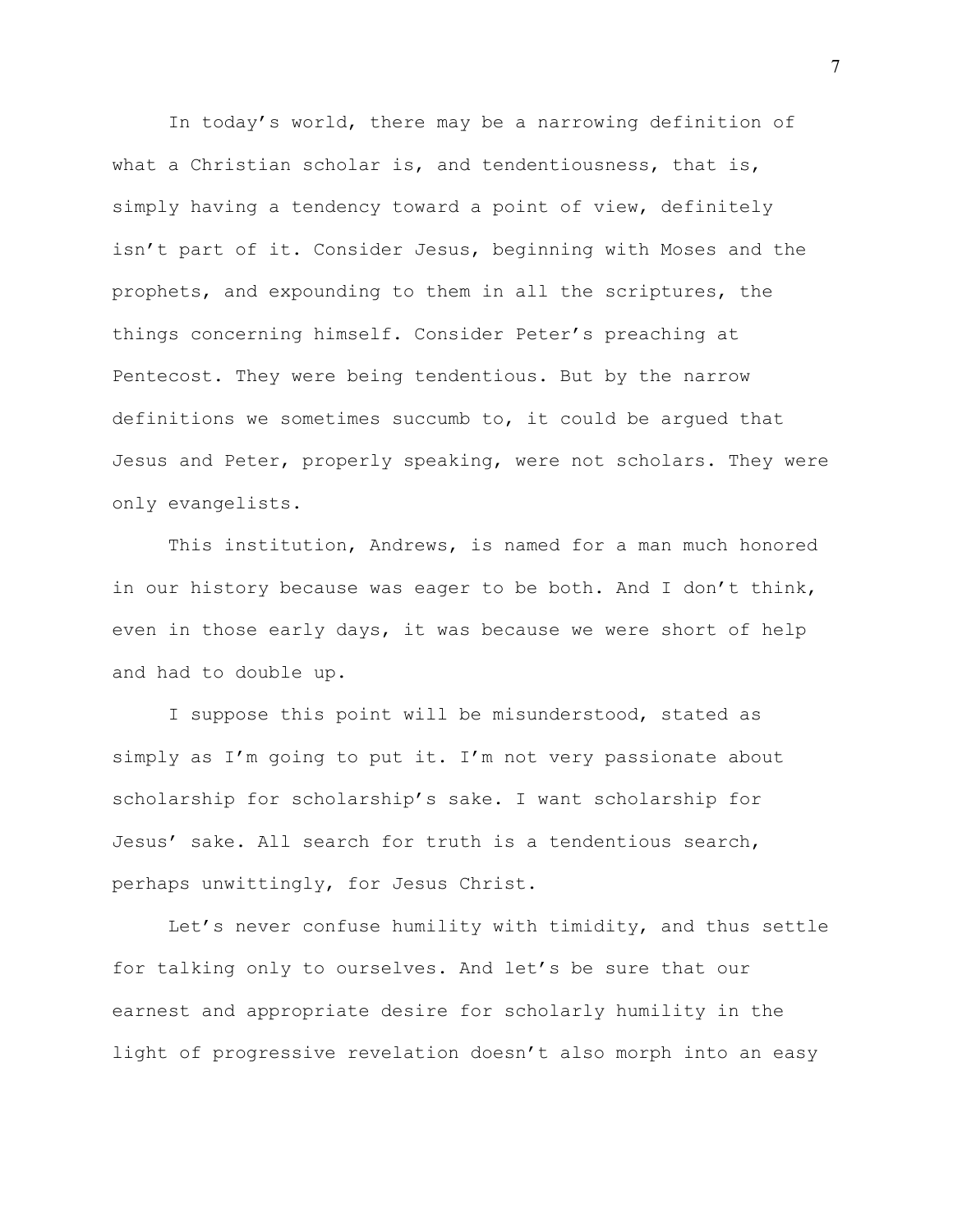and regressive ambivalence. There are certain situations where: I'm okay, your okay, is, ultimately not okay.

Instead, why not consider some other possibilities? Why not agitate for a new era of committed, intentional, faithful, winsome, solid and, who care's, apologetic scholarly engagement. QOD caused a major shift in how Adventists were viewed in one influential wing of Western Christianity. But have we hit a wall. We remain the hold-outs on what is generally called the historicist understanding of scripture. It is an understanding that is foundational to our view of the most vital questions imminently facing humanity. It's an understanding that QOD, as Dr. Knight said last night, articulated very well. We must believe these ideas are really, really important or we're going to have a bit of a challenge to justify why we bother. Meanwhile, millions of evangelicals and other earnest Christians in America may unknowingly be yearning for the message "Come out of her my people." Perhaps we feel frustrated because our light is stifled under someone else's suffocating bushel of preterism and variant forms of dispensationalism. It doesn't have to be that way.

Some years ago a law professor at Berkeley decided to confront a giant. A giant philosophy that had an unbreakable stranglehold in academia and general culture. He gathered a few others who had variations of the his same concerns. They

8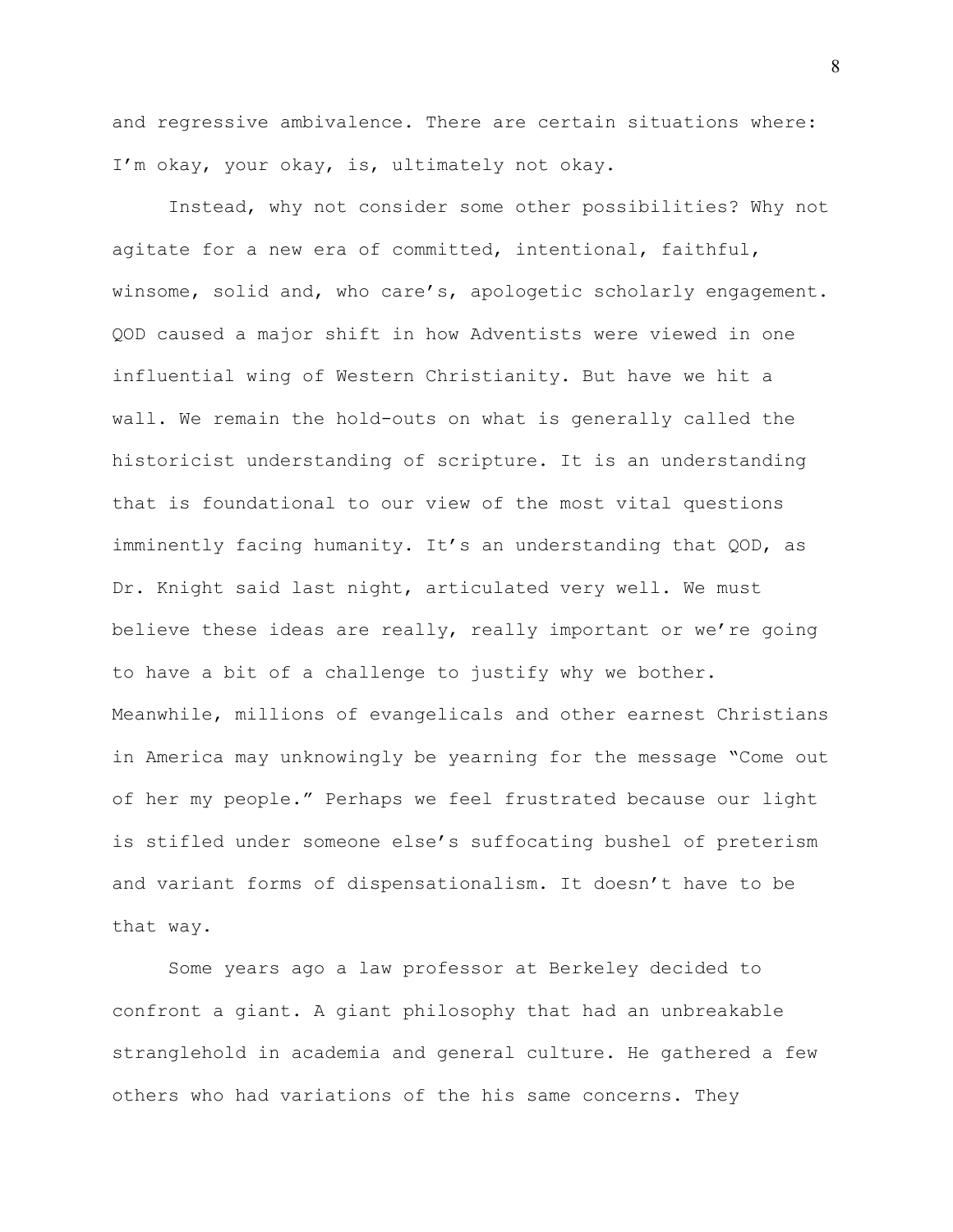cheerfully planned, they worked, they wrote, they forced their wedge of truth forward little by little, and now, in the face of the prevailing dogma of materialism and Darwinian naturalism, the idea of Intelligent Design has a place in American scientific thought and public sector debate. They did it in about 15 years. It is an amazing intellectual achievement. Here's an idea. As a people, Let's put our heads together do for historicism or the Sabbath or Conditional Immortality in the evangelical world what Philip Johnson and his colleagues did for Intelligent Design in the scientific world. Do we have the will. Let's find the will. Do we have the resources. Leader's, let's find the resources to really allow our best minds the best chance to do this great work. Let's reach outside our communion to those few who may have the glimmers of similar or related conviction. And together force this even wider wedge of truth into the logjam of honest confusion. Or, to use the other metaphor, up-end that stifling bushel and let the light shine.

And now for my second task. I noted earlier that I have a bent toward historical irony. So you won't be surprised that I draw attention to the fact that the person who instigated the re-publication of Questions on Doctrine is the one who has the honor—and it is an honor—to introduce our speaker for the evening, Herbert E. Douglass.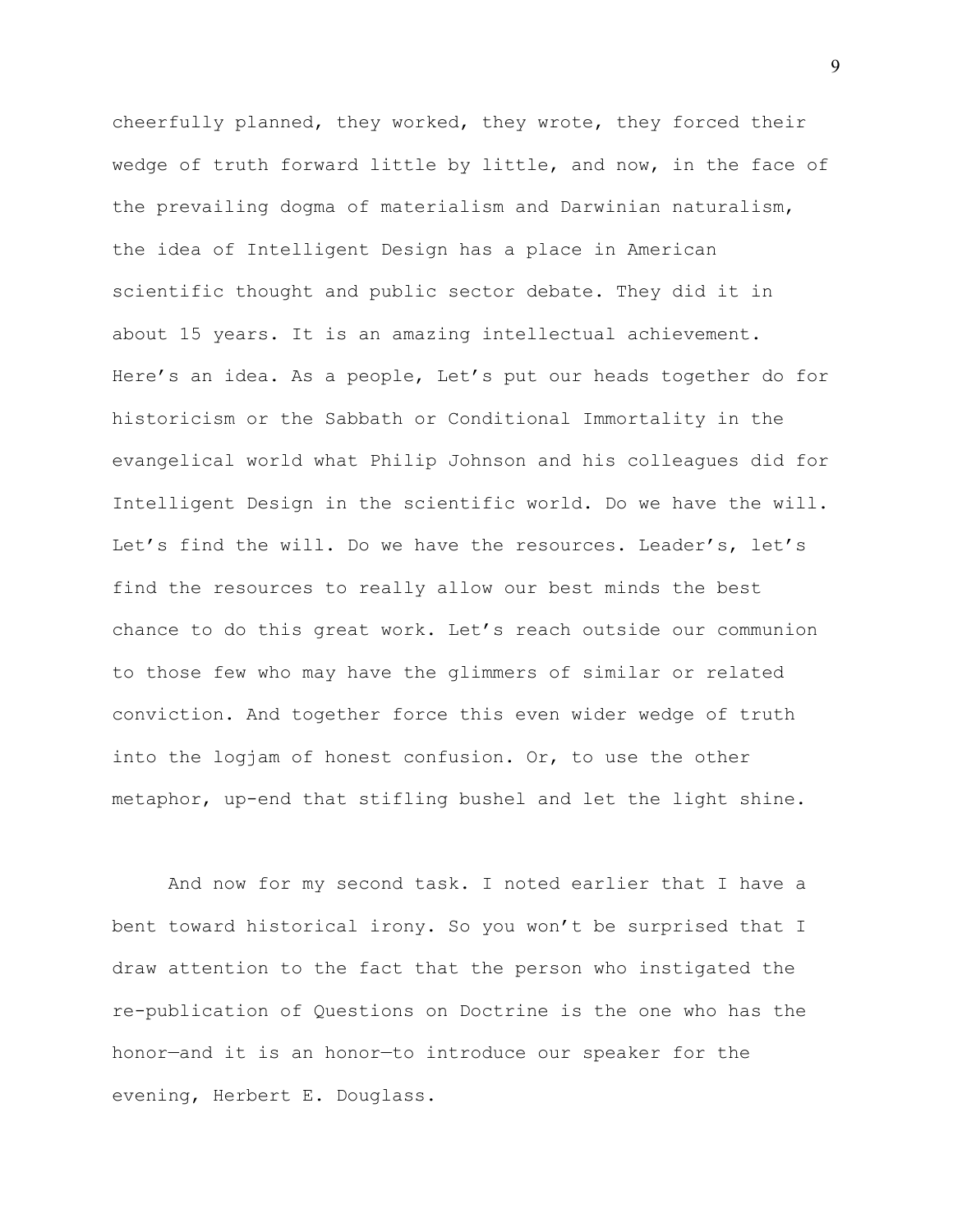A few months after our annotated edition came out, Dr. Douglass and I were at an Adventist-laymen's Services and Industries convention. He came over to my exhibit and we talked about the book. And there came a moment in the conversation when he picked up a copy of the book, held it out in front of him, and said, with his inimitable gentle earnestness as he looked me squarely in the eye: "Ron, this is the best looking book Adventists have ever published. And Ron, I hope it doesn't sell."

I first knew of Dr. Douglass when I was seven years old, and he was the dashing dean and then president of Atlantic Union College where my father was a teacher. I thought it was pretty cool that he had vanity plates on his car. They said: AUC-D. Even as a seven-year old, I was impressed with his PR savvy. Thirty years later, inspired by his example, I got some vanity plates of my own for our old Ford Escort. They read 49104—the Andrews University zip code. He never knew it, but this man gave me the idea. And of course, I don't call them vanity plates anymore. They're personalized plates. Through the years, he's checked in often on how my two brothers and I are doing, and what we are doing, for the church he loves.

Dr. Douglass has had a life-long career of service to the Seventh-day Adventist Church, as a theologian, a teacher, president of two colleges, a prolific author on his favorite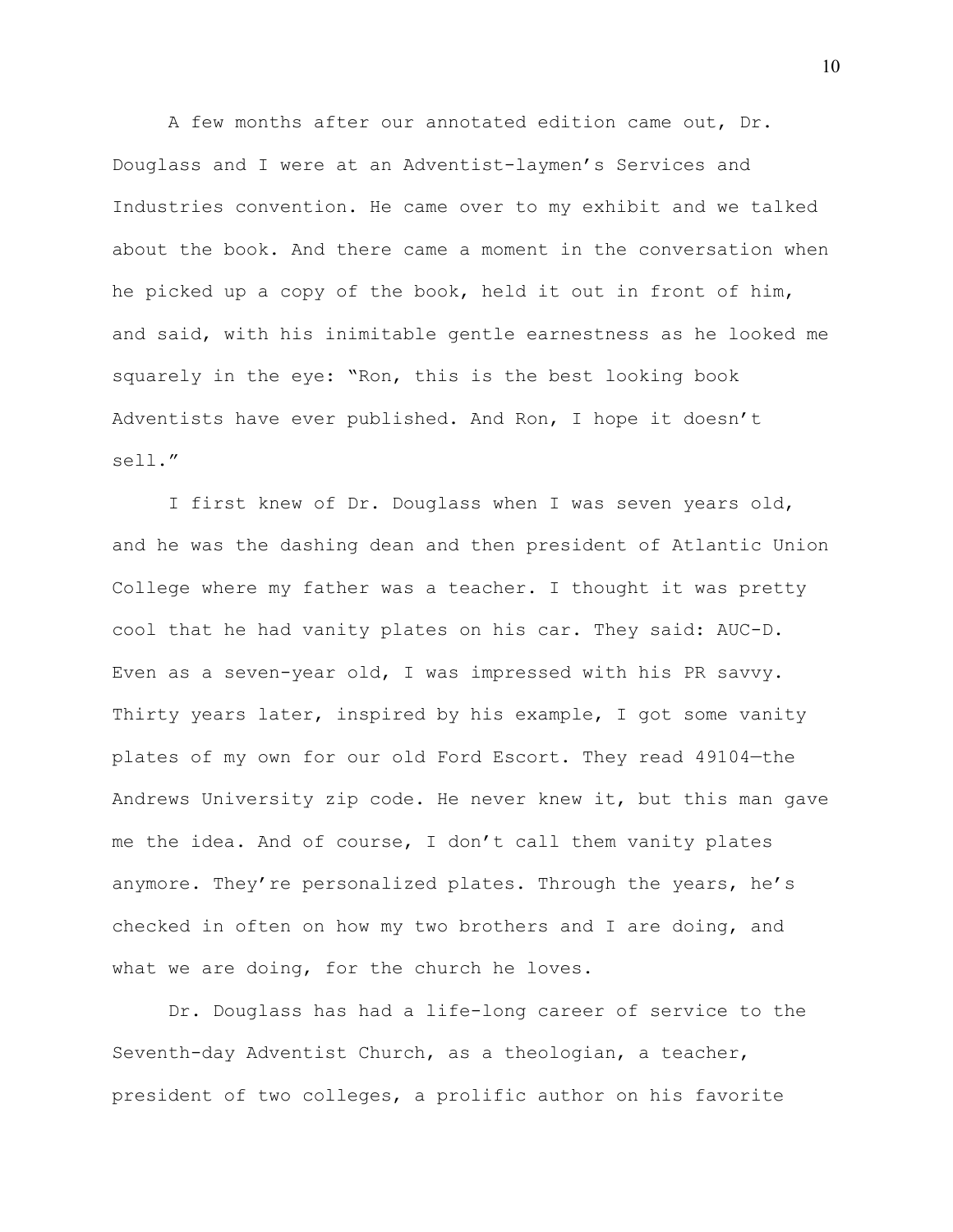themes, a book editor, consultant, an elder stateman. Most relevant to our gathering here, he has long been a key and able thought leader on one side of the controverted issues first provoked by the publication of Questions on Doctrine.

But above those issues, and I say above, even if he might not, he has ultimately been a cheerful, unapologetic defender of the faith, a great exponent of what our Great Controversy theme can mean for the remnant and for understanding the truth about God. And he has been a champion for the continuing ministry and authority of the prophetic gift by which this movement has been blessed.

And through all those long years of seeking, striving, waiting, yearning in his loyal service to the church, he has kept his reputation as a gentlemen, and a friend to everyone. Even that little boy back in Lancaster who later in life got his hands dirty with this book. I asked him once how he did it. How could he have such strong convictions that put him crossways from others on contentious points and never himself get the reputation for being contentious? He answer was quick and simple. He looked me in the eye, again with that same, inimitable gentle earnestness:

"James 3:17," he said. James 3:17. And then he recited it. "But the wisdom that is from above is first pure, then peaceable, gentle, easy to be entreated, full of mercy and good